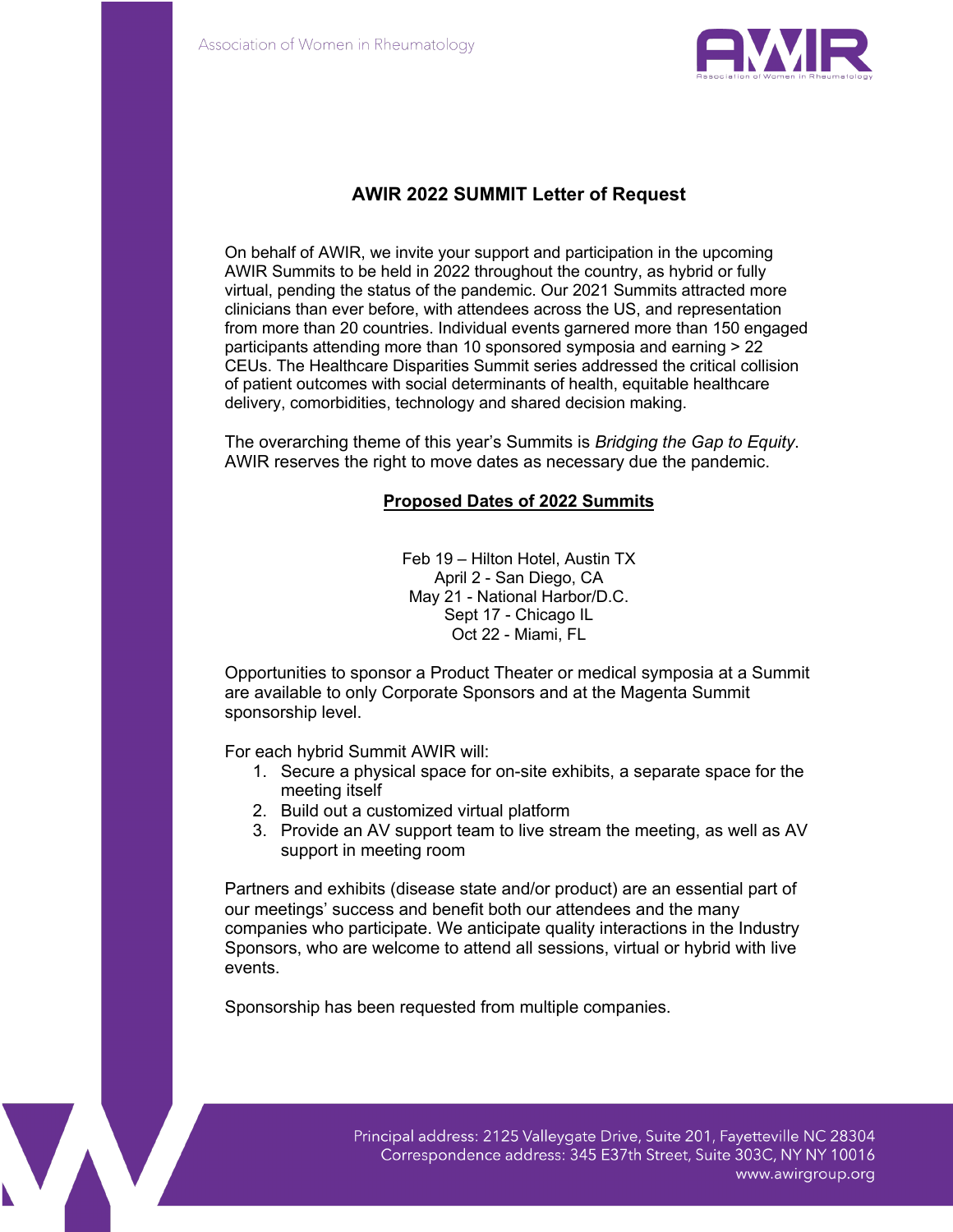

# Magenta Individual Summit: \$25,000

- 10 X 10 ft exhibit space or virtual industry roundtable presentation (pandemic dependent)
- AWIR's virtual platform and technology support
- Pre-meeting 2-minute video presentation (final content approved by AWIR Chair)
- Recognition of support at the event
- 6 attendees
- Sponsorship of Product Theaters/Educational Symposia

Lavender Individual Summit: \$15,000

- Table (8 ft) or Virtual Industry Roundtable presentation (pandemic dependent)
- AWIR's virtual platform and technology support
- 4 attendees
- Recognition of support at the event.

Orchid Individual Summit: \$10,000

- Table (8 ft) or Virtual Roundtable presentation
- 1 attendee
- Recognition of support at the event

Individual Product Theater: \$15,000

- A 45-minute Scientific Podium presentation presented by a credentialed Speaker (topic and Speaker to be approved by the Board (info@awirgroup.org)
- AWIR's virtual platform and technology support
- Inclusion of Product Theater/Educational Symposium topic and speaker in AWIR's marketing and promotion
- Please discuss topic and Speaker prior to submission (info@awirgroup.org)

Sample Agenda

11:30 PM - Registration

# 11:50 PM - Welcome & Opening Remarks